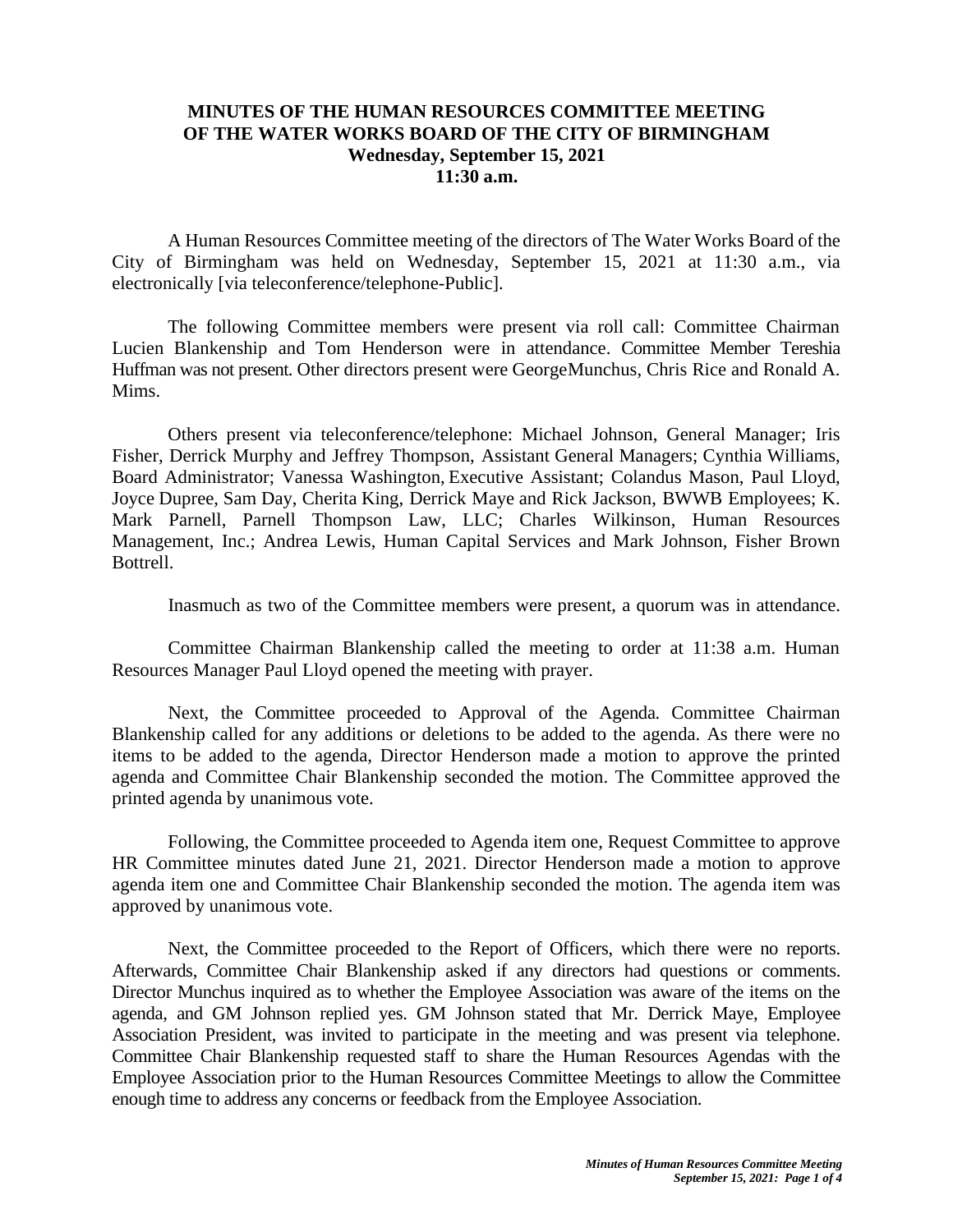Following, as there was not any Unfinished Business, the Committee proceeded to New Business. Agenda item two requested the Committee to recommend to the Board to approve the extension of the COVID-19 Employee Assistance Policy to September 30, 2022. Director Henderson made a motion to approve agenda item two and Committee Chair Blankenship seconded the motion. The agenda item was approved by unanimous vote. Said item was moved to the full Board for consideration.

Next, agenda item three requested the Committee to hear a presentation and to recommend to the Board to approve the FY 2022 health insurance plan design, premium rates and COBRA rates; and for the General Manager or Assistant General Manager to execute necessary health insurance agreements to include agreements with Wellness Program providers and Wex to provide 3rd party administrative services for Flexible Spending Plans, Health Reimbursement Accounts, Health Savings Accounts and COBRA Administration. Former IWWB Employees & Under 65 IWWB Retirees BCBS health insurance plan design and premium rates will not change. Mr. Mark Johnson presented information on said topic. He discussed the health insurance 2021 Planned Budget vs the 2022 Projected Budget. The FY2022 projected budget is \$11,791,358.00 and the FY2022 projected expenses are \$11,362,376.00. Per Mr. Mark Johnson, if no modifications are made to the health insurance plan/premiums the projected funding would be \$12,200,000.00 for the health insurance budget. He discussed the various increases to the healthcare budget. Per Mr. Mark Johnson, changes were made to the plan design to offset changes in the healthcare plan cost and to be competitive in the marketplace. Currently, BWWB has two health insurance plans. However, his team is recommending the Value HSA Plan as the third option, which is a lower cost plan for the employees. Mr. Mark Johnson reviewed the side by side comparison of the three proposed health insurance plans *(1) Value HSA, (2) Current Value PPO, and (3) Modified Premier Plan.* Director Munchus inquired about the TASC account, its cost and whether Mr. Maye had any concerns. Mr. Maye indicated that his concern was the slight increase in the health insurance cost related to employees. Committee Chair Blankenship asked that Mr. Maye's concerns be noted. Following, Mr. Mark Johnson reviewed a side by side comparison for the Dental Plans *(1) Basic Plan and (2) Enhanced Plan* for BWWB. GM Johnson stated staff's recommendation is to move to the three plans option, because if no changes are made it will cost the board \$12,200,00.00. Afterwards, Committee Chair Blankenship made a motion to approve agenda item three with there being continued discussion between staff and employees and Director Henderson seconded the motion. The agenda item was approved by unanimous vote. Said item was moved to the full Board for consideration.

Next, agenda item four requested the Committee to hear a presentation and to recommend to the Board to approve the General Manager or Assistant General Manager to execute an agreement (subject to review by the Board's attorney) with Human Resource Management, Inc. to perform compensation services at a projected cost of \$82,950.00. Director Mims entered the meeting at 12:24 p.m. Charles Wilkinson introduced Andrea Lewis to give an overview on said topic. Ms. Lewis presented information to directors on phases one through three *(Project Planning & Launch, Conduct Job Analysis and Develop/Update Job Descriptions)* of the Human Resources Management Compensation Services Proposal. Mr. Wilkinson discussed phases four through six *(Conduct Market Study, Update Pay Structure and Conduct External/Internal Equity Review)* of the proposal and concluded his presentation. Director Rice expressed concern regarding the job descriptions issues in the past and suggested that job descriptions are closely reviewed and modified as needed to eliminate those issues. Director Munchus also expressed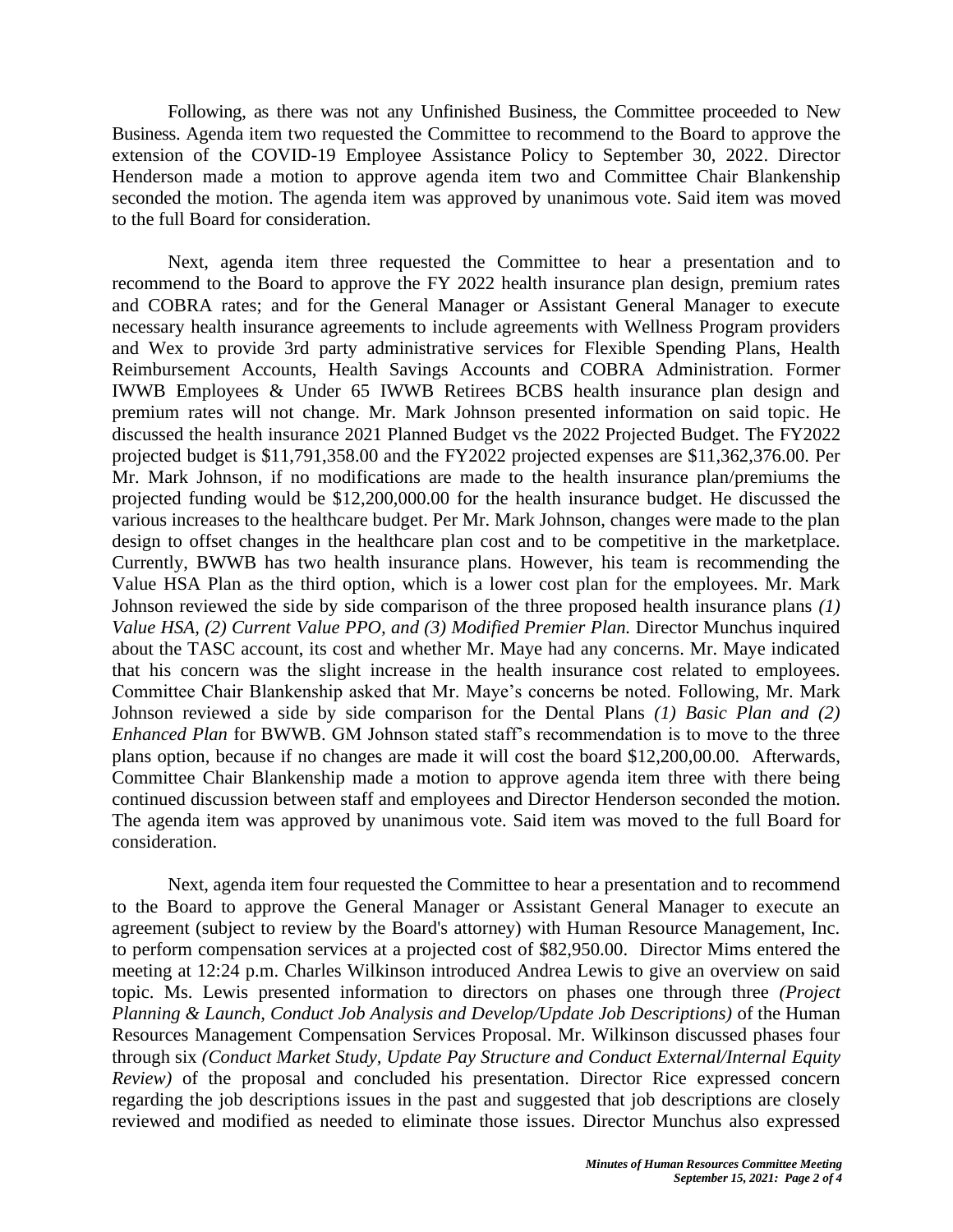concerns and cautioned staff on the reclassification of jobs, pay grades and the impact it will have on employees. GM Johnson stated staff's recommendation is to move forward on said agenda item. Director Henderson made a motion to approve agenda item four and Committee Chair Blankenship seconded the motion. The agenda item was approved by unanimous vote. Said item was moved to the full Board for consideration.

Following, agenda item five requested the Committee to hear a presentation and to recommend to the Board to approve a Sign-On Bonus Program for designated positions and to approve an Employee Referral Bonus Program. Mr. Paul Lloyd presented information regarding the programs. He discussed information on guidelines for both programs and indicated the need for the programs due to a competitive work market and recruiting employees. Mr. Lloyd gave an overview of the Sign-On Bonus Program and the Employee Referral Bonus Program Guidelines. Per Mr. Lloyd, it has been challenging to locate qualified candidates to fill entry level and professional level positions. He stated that there are three proposed categories for the sign-on bonuses, which are as follows: *(1) \$500.00 - Hourly Positions (2) \$1,000.00 – Exempt Positions (3) \$2,000.00 – Exempt Information Technology Positions (I.T.).* Attorney Parnell inquired as to whether the programs had been reviewed by the Board's Attorney Emory Anthony or any legal counsel. He suggested that the programs be looked at from an ethics law standpoint and as a public employer. Committee Chair Blankenship stated the item would be fully vetted before implementation. Director Rice expressed concerns of the bonus not being the same across the board regardless of work class or job title. Committee Chair Blankenship indicated that staff, Director Rice, and the Board's Attorneys would be allowed time to discuss and review the issue further. Director Mims left meeting at 1:07 p.m. Committee Chair Blankenship made a motion to approve agenda item five subject to a consensus on said item before the next board meeting and Director Henderson seconded the motion. The agenda item was approved by unanimous vote. Said item was moved to the full Board for consideration.

Next, agenda item six requested the Committee to hear a presentation and to recommend to the Board to approve a Scheduled On-Call Pay Policy Program. Mr.Lloyd gave an overview on the topic. Per Mr. Lloyd the current On-Call process is assigned to employees on a rotational basis. He stated that the proposed Program is to provide extra compensation for employees oncall that do not get called back in to work but must make themselves available. Director Henderson inquired about the cost associated with said agenda item and asked that the information be provided to directors, as it would be necessary for the budget. Mr. Lloyd agreed to provide the requested information. Director Henderson made a motion to approve agenda item six and Committee Chair Blankenship seconded the motion. The agenda item was approved by unanimous vote. Said item was moved to the full Board for consideration.

Following, agenda item seven requested the Committee to hear a presentation and to recommend to the Board to approve an Employee Recognition Program. Sam Day presented information to the directors on said topic. Mr. Day talked about the programs' purpose and referenced the recommendations drawn from research. Afterwards, he discussed the following proposed five programs: *(1) Individual Quarterly Award (2) Teams Award (3) Leaders Quarterly Award (4) Real Time Recognitions and (5) Create a "Culture Committee".* Director Rice inquired about the cost and whether the program was being requested to start this year. Mr. Lloyd stated that the estimated projected cost is \$90,000.00, which would be included in the FY2022 budget if approved. Per GM Johnson, staff would be educated first. He stated that there are available funds to begin the program this year. Committee Chair Blankenship asked for